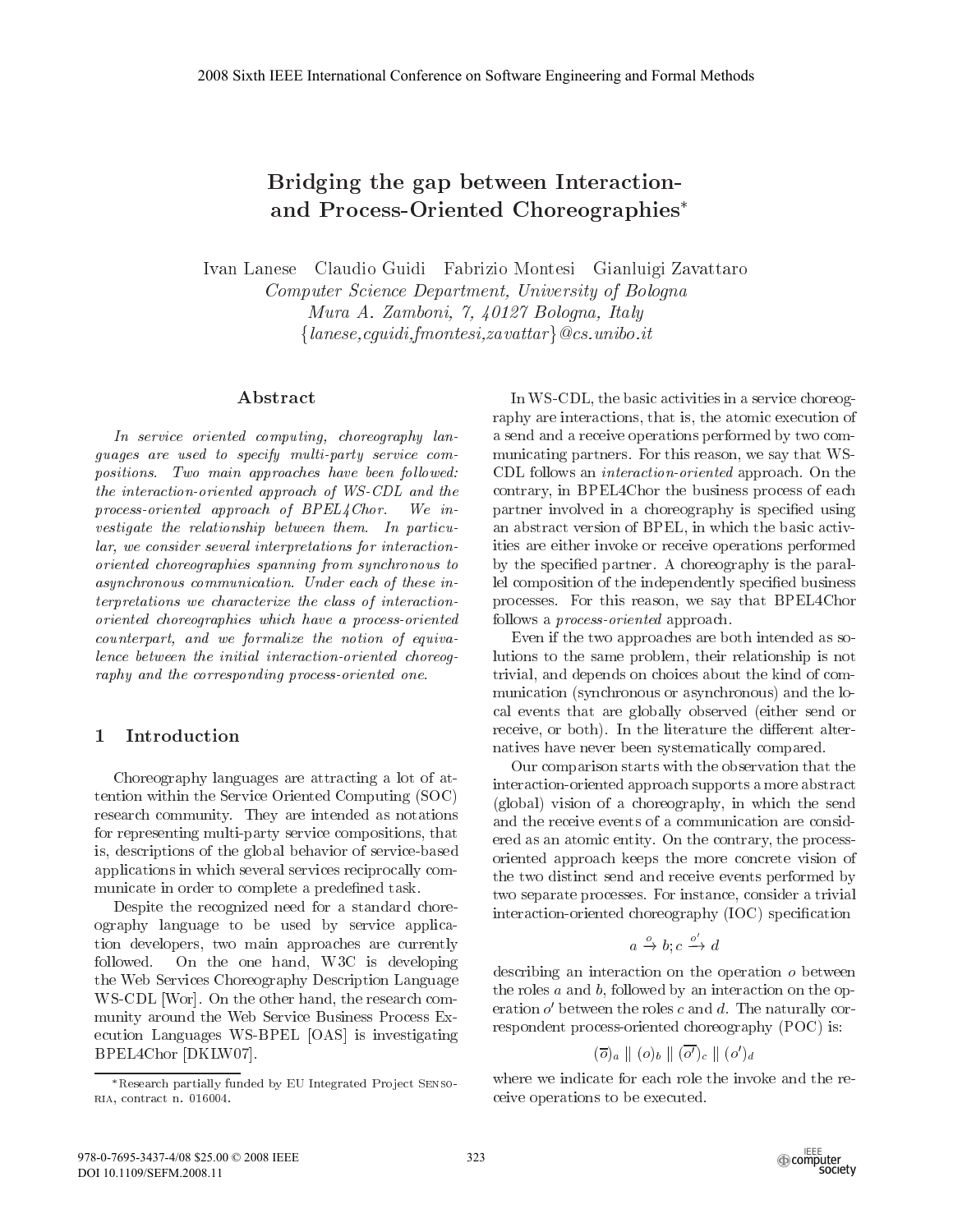The two above choreographies could give rise to different behaviors. For instance, in the POC, the communication between  $c$  and  $d$  could happen before the interaction between  $a$  and  $b$ . On the contrary, if we consider  $a = c$ , we obtain as correspondent POC:

$$
(\overline{o}; \overline{o'})_a \parallel (o)_b \parallel (o')_d
$$

This last POC better matches the initial IOC. In fact, if we consider the order in which the interactions are started (i.e., the send event), the interaction on the operation o surely occurs before the one on  $o'$ . On the contrary, if we consider the order in which the interactions are completed (i.e., the receive event), in the case of asynchronous communication the interaction on the operation  $o$  could be completed after the one on  $o'$ .

The above example shows that the relationship between the interaction- and the process-oriented approaches is strongly influenced by the kind of communication (synchronous or asynchronous) and the events that are observed in the POC (send, receive, or both). In this paper, we consider the relationship between the two approaches for choreography specification under synchronous communication, asynchronous communication, and, in the latter case, we consider the possibility to observe either send or receive, or both events. For each interpretation we obtain the following: (i) the precise characterization of the IOCs which have a direct POC counterpart and (ii) the formalization of the corresponding notion of equivalence between the initial IOC and the corresponding POC.

#### $\overline{2}$ Calculi

In this section we define two basic choreography languages, an Interaction-Oriented Choreography language (IOC) and a Process-Oriented Choreography language  $(POC)$ .

#### $2.1\,$ Interaction-Oriented Choreography

The syntax of IOC, where we use  $a, b, \ldots$  to range over roles and  $o$  to range over operations, is:

$$
\mathcal{I} ::= a \xrightarrow{o} b \mid \mathbf{1} \mid \mathbf{0} \mid \mathcal{I}; \mathcal{I}' \mid \mathcal{I} \parallel \mathcal{I}' \mid \mathcal{I} + \mathcal{I}'
$$

The basic construct is the interaction between two distinct roles a and b on operation o, denoted by  $a \xrightarrow{\nu} b$ . In addition there are the empty IOC 1, the terminated IOC 0, sequential and parallel composition and nondeterministic choice. For instance  $(a \xrightarrow{o} b \parallel a \xrightarrow{o'} c)$ ;  $b \xrightarrow{o''}$ c specifies that  $a \xrightarrow{o} b$  and  $a \xrightarrow{o'} c$  can be performed in

# **Table 1. IOC semantics**

any order, and after both of them have been completed then  $b \stackrel{o''}{\longrightarrow} c$  can be executed.

We give an LTS semantics to IOCs. The rules are in Table 1, and are standard (see, e.g., [BZ07]). We use  $\sigma$  to range over labels. Symmetric rules for parallel composition and choice have been omitted.

We define the function roles  $(\mathcal{I})$  that given an IOC  $\mathcal I$  computes the set of roles in it as: roles $(a \stackrel{o}{\rightarrow} b) = \{a, b\}$  $\mathrm{roles}(1) = \mathrm{roles}(0) = \emptyset$  $\mathrm{roles}(\mathcal{I}; \mathcal{I}') = \mathrm{roles}(\mathcal{I} \parallel \mathcal{I}') = \mathrm{roles}(\mathcal{I}) \cup \mathrm{roles}(\mathcal{I}')$  $\mathrm{roles}(\mathcal{I} + \mathcal{I}') = \mathrm{roles}(\mathcal{I}) \cup \mathrm{roles}(\mathcal{I}')$ 

#### **Process-Oriented Choreography**  $2.2$

POC describes processes, ranged over by  $P$ , and systems, ranged over by  $S$ .

$$
P ::= o | \overline{o} | 1 | 0 | P; P' | P | P' | P + P'
$$
  

$$
S ::= (P)a | S | S'
$$

Processes include input  $o$  and output  $\overline{o}$  on operation  $o$ , the empty and the terminated process, sequential and parallel composition and nondeterministic choice. The runtime syntax includes also messages  $\langle o \rangle$ . Systems are parallel compositions of roles. Each role includes a unique role name and a process.

We define two semantics for POC: synchronous and asynchronous. In the synchronous semantics input and output interact atomically, while in the asynchronous one the output creates a message that can later interact with the corresponding input.

The LTS for the asynchronous semantics is in Table 2. We use  $\gamma$  to range over labels. Symmetric rules for parallel composition and choice have been omitted. The unique nonstandard rules are those dealing with asynchronous communication. MsG produces a message  $\langle o \rangle$  when a process performs an output operation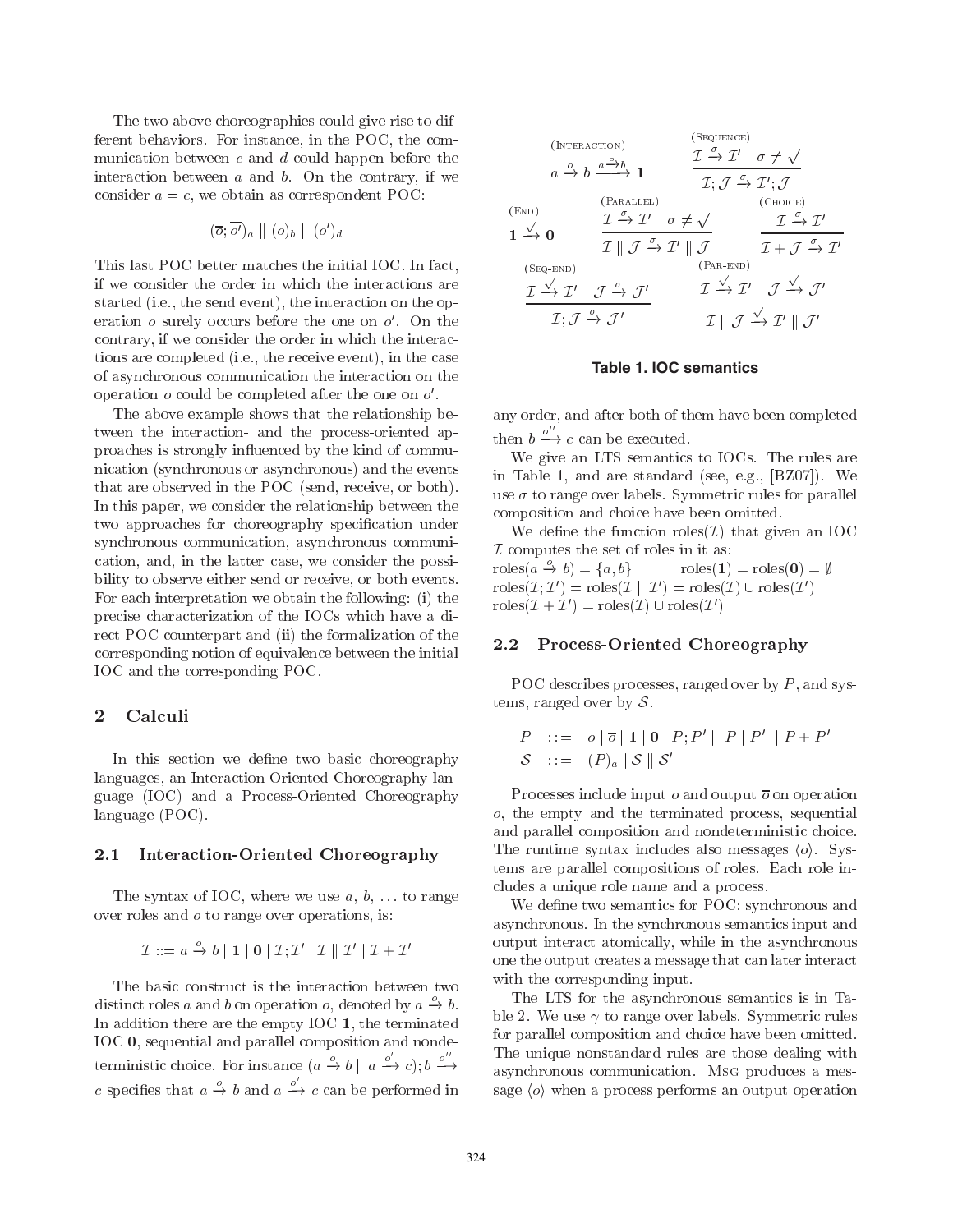(IN)  
\n
$$
0 \xrightarrow{\circ} 1 \qquad \overline{\sigma} \xrightarrow{\overline{\circ}} 1 \qquad \langle 0 \rangle \xrightarrow{\langle 0 \rangle} 1 \qquad 1 \xrightarrow{\sqrt{\circ}} 0
$$
\n(SET  
\n
$$
(\overline{\sigma} \xrightarrow{\gamma} P') \gamma \neq \sqrt{\gamma} \qquad \overline{\gamma} \xrightarrow{\gamma} P' \gamma \neq \sqrt{\gamma} \qquad \overline{\gamma} \xrightarrow{\gamma} P' \gamma \neq \sqrt{\gamma} \qquad \overline{\gamma} \xrightarrow{\gamma} P' \gamma \neq \sqrt{\gamma} \qquad \overline{\gamma} \xrightarrow{\gamma} P' \gamma \neq \sqrt{\gamma} \qquad \overline{\gamma} \xrightarrow{\gamma} P' \xrightarrow{\gamma} P' \xrightarrow{\gamma} \overline{\gamma} \xrightarrow{\gamma} P' \xrightarrow{\gamma} \overline{\gamma} \xrightarrow{\gamma} P' \xrightarrow{\gamma} P' \xrightarrow{\gamma} P' \xrightarrow{\gamma} P' \xrightarrow{\gamma} P' \xrightarrow{\gamma} P' \xrightarrow{\gamma} P' \xrightarrow{\gamma} P' \xrightarrow{\gamma} P' \xrightarrow{\gamma} P' \xrightarrow{\gamma} P' \xrightarrow{\gamma} P' \xrightarrow{\gamma} P' \xrightarrow{\gamma} P' \xrightarrow{\gamma} P' \xrightarrow{\gamma} P' \xrightarrow{\gamma} P' \xrightarrow{\gamma} P' \xrightarrow{\gamma} P' \xrightarrow{\gamma} P' \xrightarrow{\gamma} P' \xrightarrow{\gamma} P' \xrightarrow{\gamma} P' \xrightarrow{\gamma} P' \xrightarrow{\gamma} P' \xrightarrow{\gamma} P' \xrightarrow{\gamma} P' \xrightarrow{\gamma} P' \xrightarrow{\gamma} P' \xrightarrow{\gamma} P' \xrightarrow{\gamma} P' \xrightarrow{\gamma} P' \xrightarrow{\gamma} P' \xrightarrow{\gamma} P' \xrightarrow{\gamma} P' \xrightarrow{\gamma} P' \xrightarrow{\gamma} P' \xrightarrow{\gamma} P' \xrightarrow{\gamma} P' \xrightarrow{\gamma} P' \xrightarrow{\gamma} P' \xrightarrow{\gamma} P' \xrightarrow{\gamma} P' \xrightarrow{\gamma} P' \xrightarrow{\gamma} P' \xrightarrow{\gamma} P' \xrightarrow{\gamma} P' \xrightarrow{\gamma} P' \xrightarrow{\gamma} P' \xrightarrow{\gamma} P' \xrightarrow{\gamma} P' \xrightarrow{\gamma} P' \xrightarrow{\gamma} P' \xrightarrow{\gamma} P' \xrightarrow{\gamma} P' \xrightarrow{\gamma} P' \xrightarrow{\gamma} P' \xrightarrow{\gamma} P' \xrightarrow{\gamma} P' \xrightarrow{\gamma} P' \xrightarrow{\
$$

Table 2. POC asynchronous semantics

on o. This message can be subsequently consumed by a reader. The synchronous semantics  $\rightarrow_s$  differs from the asynchronous one since rules OUT, ASYNC-OUT and MsG are deleted and the rule below is added:

$$
\overset{\text{(SYNC-OUT)}}{\overline{\sigma}} \overset{\langle o \rangle}{\longrightarrow}_s \mathbf{1}
$$

### From IOC to POC 3

In this section we show how to relate the Interaction-Oriented and the Process-Oriented description of a choreography. In particular, given an IOC  $\mathcal I$  we want to define a system  $S$  implementing it. The idea is to project the IOC on the different roles, and build the system  $S$  as parallel composition of these projections.

Definition 3.1 (Projection function). Given an  $IOC I$  and a role a, the projection  $proj(I, a)$  of I on role a is defined by structural induction on  $\mathcal{I}:$ 

|                                               | $\text{proj}(a \overset{\circ}{\rightarrow} b, a) = \overline{\sigma}$ $\text{proj}(a \overset{\circ}{\rightarrow} b, b) = \sigma$ |
|-----------------------------------------------|------------------------------------------------------------------------------------------------------------------------------------|
| $proj(a \xrightarrow{o} b, c)$                | $= 1$ if $c \neq a, b$                                                                                                             |
| proj(1, a)                                    | $= 1$ $\text{proj}(0, a) = 0$                                                                                                      |
| $proj(\mathcal{I};\mathcal{I}',a)$            | $= \text{proj}(\mathcal{I}, a); \text{proj}(\mathcal{I}', a)$                                                                      |
| $proj(\mathcal{I} \parallel \mathcal{I}', a)$ | $= \text{proj}(\mathcal{I}, a)   \text{proj}(\mathcal{I}', a)$                                                                     |
| $proj(\mathcal{I} + \mathcal{I}', a)$         | $= \text{proj}(\mathcal{I}, a) + \text{proj}(\mathcal{I}', a)$                                                                     |

We denote with  $\|_{i \in I} S_i$  the parallel composition of systems  $S_i$  for each  $i \in I$ .

**Definition 3.2.** Given an IOC  $I$ , the associated sys $tem S$  is defined by:

$$
\text{proj}(\mathcal{I}) = ||_{a \in \text{roles}(\mathcal{I})} \text{proj}(\mathcal{I}, a)
$$

The projection  $proj(\mathcal{I})$  of a IOC  $\mathcal{I}$  is a system that behaves according to  $I$ . However, "behaves according to" can be formalized in different ways, and will require different well-formedness conditions to be guaranteed, depending on the kind of properties that one wants to ensure. We will give now an informal description of the different possible relationships, while the rest of the paper is devoted to fully formalize the correspondence in terms of bisimilarity relations, and to discuss the necessary well-formedness conditions.

Let us consider the IOC  $\mathcal{I} = a \xrightarrow{o} b$ ;  $c \xrightarrow{o'} d$  from the Introduction, where  $a, b, c$  and  $d$  may or may not be distinct. In the system  $proj(\mathcal{I})$  there are two possibly distinct events for each interaction  $a \xrightarrow{o} b$  in the IOC: the sending  $\overline{o}$ : *a* and the reception  $a \stackrel{o}{\rightarrow} b$ . Let us denote with  $s_1$  and  $s_2$  the sending events from  $a \stackrel{o}{\rightarrow} b$ and  $c \xrightarrow{\circ} d$  respectively, and similarly let us denote with  $r_1$  and  $r_2$  the corresponding receive events. We denote with e an arbitrary event, write  $e_1 = e_2$  when the two events are synchronized and  $e_1 < e_2$  when  $e_1$ happens before  $e_2$ .

The condition that  $a \stackrel{o}{\rightarrow} b$  has to be executed before  $c \xrightarrow{o'} d$ , expressed by the ; in the IOC, has to be mapped into a condition relating the corresponding events in the POC. We consider the following possibilities, a synchronous one and four asynchronous ones:

- **Synchronous semantics:** it guarantees that the POC behaves as specified by the IOC when executed using the synchronous LTS. Because of synchronous semantics  $s_1 = r_1$  and  $s_2 = r_2$ , thus the sequentiality condition can be expressed as  $s_1 < s_2 \vee s_1 < r_2 \vee r_1 < s_2 \vee r_1 < r_2$ ;
- **Sender semantics:** it guarantees that the sequentiality condition is verified from a sender perspective, i.e. that  $s_1 < s_2$ ;
- Receiver semantics: it guarantees that the sequentiality condition is verified from a receiver perspective, i.e. that  $r_1 < r_2$ ;
- Sender-receiver semantics: it guarantees that the sequentiality condition is verified from both a sender and a receiver perspective, i.e. that  $s_1$  <  $s_2 \wedge r_1 \langle r_2;$  in the following we will not consider this semantics since it is simply the intersection of the sender semantics and the receiver semantics;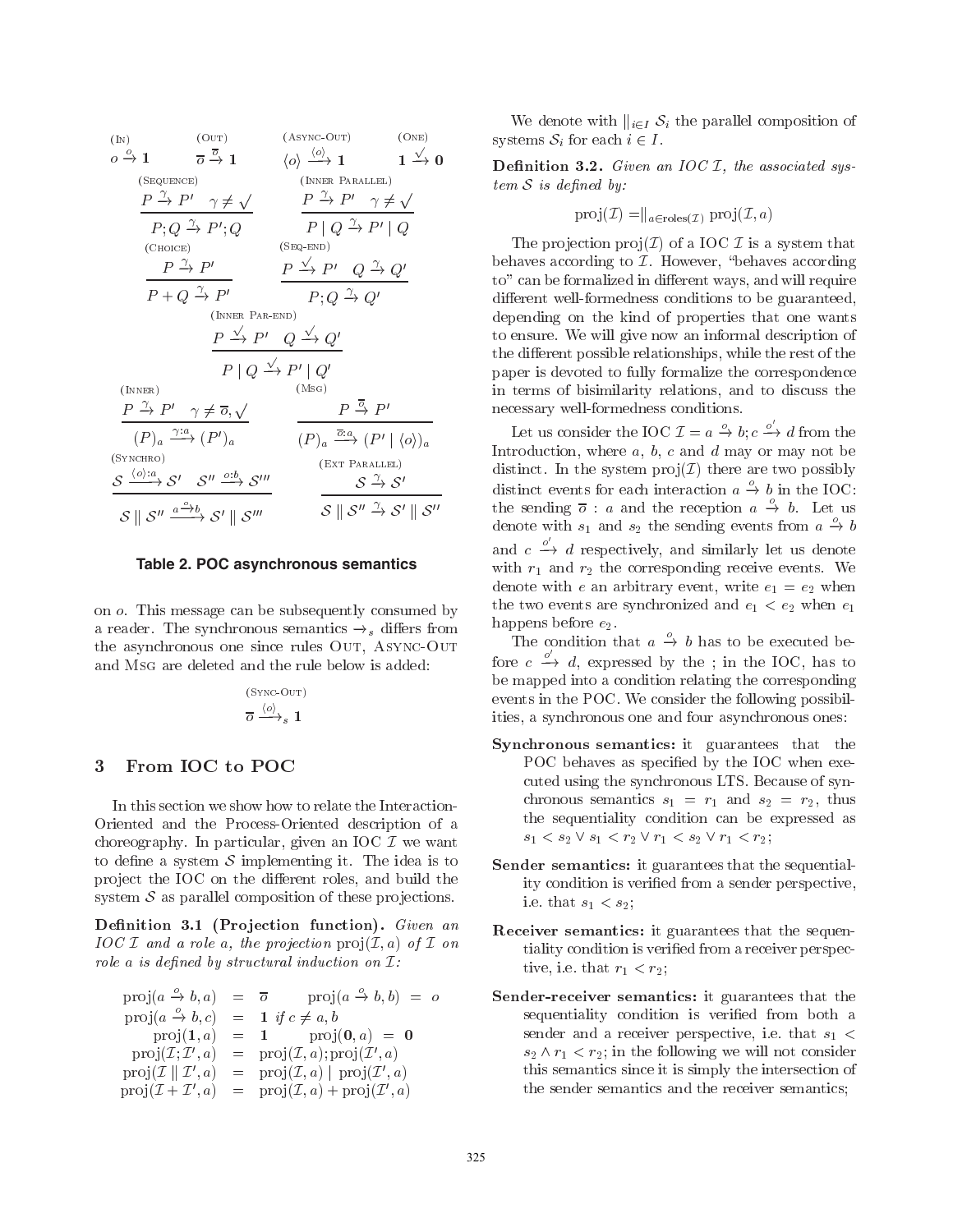

Figure 1. Partial order for connectedness.

Disjoint semantics: it requires that the intervals of execution of the first interaction (from  $s_1$  to  $r_1$ ) and of the second one (from  $s_2$  to  $r_2$ ) are completely disjoint: this can be formalized by  $r_1 < s_2$ .

The different conditions presented above form a partial order w.r.t. implication, e.g., if a system satisfies the conditions of the disjoint semantics then it also satis fies the conditions of the other semantics. The partial order is represented in Figure 1. The same implications are still satisfied when we generalize the conditions to take into account more complex choreographies.

Since in the POC different roles are executing in parallel, in order to enforce the conditions above the same role should occur in different interactions. We show below the conditions on roles required to enforce the semantics discussed above in our simple example.

**Synchronous semantics** :  $\{a, b\} \cap \{c, d\} \neq \emptyset$ ;

**Sender semantics** :  $c = a \lor c = b$ ;

**Receiver semantics** :  $d = b \vee c = b$ ;

Disjoint semantics :  $b = c$ .

Let us analyze for instance the sender semantics: we require that the sending from  $c$  happens after the sending from a. If  $a = c$  then a can enforce this condition. However if  $b = c$  then b, when it receives the message, knows that the message has been sent, and thus can enforce the condition. We call this condition connectedness for sequence.

Similar conditions are required to ensure that all the participants are aware of which branch of a nondeterministic choice has been taken (we call it existence of a unique point of choice), and that different interactions using the same operation do not mix up (we call it causality-safety). We will refer to all these conditions as connectedness.

### Synchronous conformance  $\overline{4}$

In this section we discuss conformance and connectedness in the synchronous case.

We will formalize the notion of conformance between a IOC and a POC using bisimilarity [Mil89]. In the synchronous case a form of strong bisimilarity is used. Similar characterizations can also be given using trace equivalence [Hoa85].

Definition 4.1 (Synchronous bisimilarity). A syn $chromous\ bisimulation\ is\ a\ relation\ R\ between\ IOCs\ and$ POCs such that if  $(\mathcal{I}, \mathcal{S}) \in R$  then:

• if  $\mathcal{I} \xrightarrow{a \xrightarrow{0} b} \mathcal{I}'$  then  $S \xrightarrow{a \xrightarrow{0} b} s S'$  and  $(\mathcal{I}', S') \in R$ ; • if  $S \xrightarrow{a \xrightarrow{\circ} b} S'$  then  $\mathcal{I} \xrightarrow{a \xrightarrow{\circ} b} \mathcal{I}'$  and  $(\mathcal{I}', S') \in R$ .

Synchronous bisimilarity  $\sim_s$  is the largest synchronous  $bisimulation.$ 

The aim of this section is to give all the tools to (make formal and) prove the following theorem:

Theorem 4.1 (Synchronous conformance). Let  $\mathcal I$ be IOC and  $\mathcal{S} = \text{proj}(\mathcal{I})$  be its projection. If  $\mathcal{I}$  satisfies the connectedness conditions for the synchronous semantics then  $\mathcal{I} \sim_s \mathcal{S}$ .

We start by formalizing the connectedness conditions for the synchronous semantics. A few auxiliary functions are needed. Functions transI( $\bullet$ ) and  $transF(\bullet)$  compute respectively the sets of initial and final interactions in a IOC: transI( $a \xrightarrow{o} b$ ) = transF( $a \xrightarrow{o} b$ ) = { $a \xrightarrow{o} b$ }

 $transI(1) = transI(0) = transF(1) = transF(0) = \emptyset$ transI(*I*  $|\mathcal{I}'|$   $\mathcal{I}'$ ) = transI(*I* + *I'*) = transI(*I*)  $\cup$  transI(*I'*) trans $F(\mathcal{I} \parallel \mathcal{I}') = \text{trans} F(\mathcal{I}) \cup \text{trans} F(\mathcal{I}')$ 

trans $F(\mathcal{I} + \mathcal{I}') =$ trans $F(\mathcal{I}) \cup$ trans $F(\mathcal{I}')$ 

transI(*I*; *I'*) = transI(*I'*) if  $I \xrightarrow{\sqrt{}}$ , transI(*I*) otherwise trans $F(\mathcal{I};\mathcal{I}')$  = trans $F(\mathcal{I})$  if  $\mathcal{I}' \xrightarrow{\sqrt{ }}$ , trans $F(\mathcal{I}')$  otherwise

Definition 4.2 (Synchronous connectedness for sequence). An IOC  $I$  is synchronous connected for sequence if for each subterm of the form  $I: \mathcal{J}$  we have  $\forall a \stackrel{o}{\rightarrow} b \in \text{transF}(\mathcal{I}), \forall c \stackrel{o'}{\rightarrow} d \in \text{transI}(\mathcal{J}), \{a, b\} \cap$  ${c, d} \neq \emptyset.$ 

Definition 4.3 (Synchronous unique point of choice). An IOC  $I$  has synchronous unique points of *choice if for each subterm of the form*  $\mathcal{I} + \mathcal{J}$  *we have*  $\forall a \stackrel{o}{\rightarrow} b \in \text{transI}(\mathcal{I}), \forall c \stackrel{o'}{\rightarrow} d \in \text{transI}(\mathcal{J}), \{a, b\} \cap$  $\{c, d\} \neq \emptyset$ . Furthermore  $\text{roles}(\mathcal{I}) = \text{roles}(\mathcal{J})$ .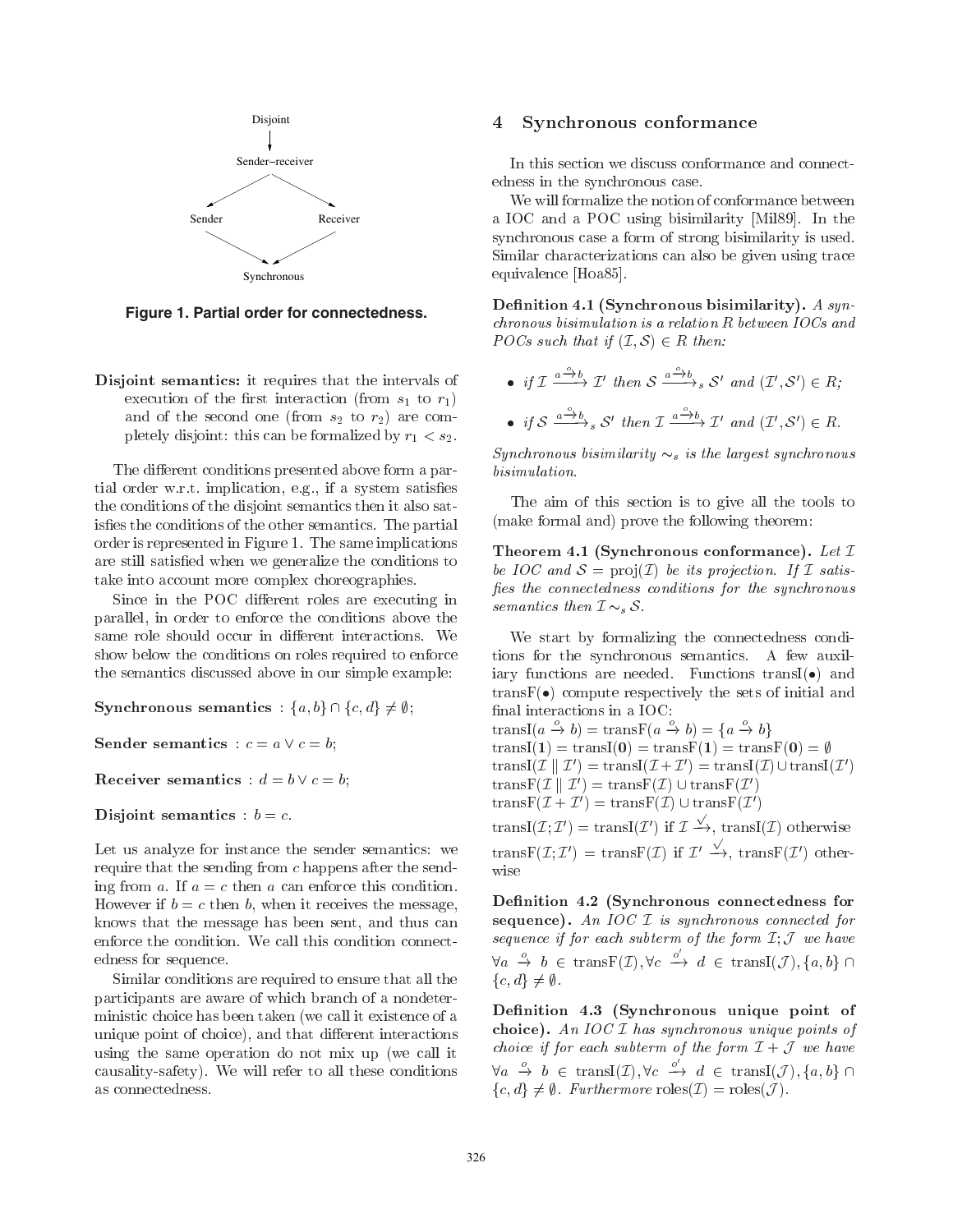The two conditions above are enough when each operation occurs just once in the IOC. However the same operation can be used more than once, provided that special care is taken to ensure that different occurrences do not interfere. This is formalized below, requiring a causality relationship between interactions using the same operation.

For defining the causality relation we need to index interactions inside IOC, and we use natural numbers to this end. Indexes are preserved by the projection, i.e. the input and the output obtained by projecting interaction  $i$  have both index  $i$ . We call a POC input and a POC output with the same index matching events. We denote with  $\bar{e}$  the event matching event e. An event is unmatched if it has no matching events. An annotated IOC (resp. POC) is an IOC (resp. POC) with indexes.

Definition 4.4 (Synchronous causality relation). Let us consider an annotated IOC  $I$ . A synchronous causality relation  $\leq_s$  is a partial order among events in the projection S of  $I$ . We define  $\leq_s$  as the minimum partial order satisfying:

- sequentiality: for each  $\mathcal{I}; \mathcal{I}',$  if i is an interaction in  $\mathcal{I},$  j is an interaction in  $\mathcal{I}',$  and  $e_i$  and  $e_j$  are events in the same role then  $e_i \leq_s e_j$ ;
- synchronization: for each i, j if  $e_i \leq_s e_j$  then  $\overline{e}_i \leq_s$  $e_j$ .

Definition 4.5 (Synchronous causality-safety). An IOC is synchronous causality-safe iff for each pair of interactions i and j using the same operation, either  $s_i \leq_s r_j \wedge r_i \leq_s s_j$  or  $s_j \leq_s r_i \wedge r_j \leq_s s_i$ .

To understand the need for causality-safety consider the following IOC:  $a \stackrel{o}{\rightarrow} b \parallel c \stackrel{o}{\rightarrow} d$ . Here the two interactions exploit the same operation  $o$ , but there are no causal dependencies between the events corresponding to the two interactions, i.e., the IOC is not causality-safe. In fact the projection has the transition

 $(\overline{o})_a \parallel (o)_b \parallel (\overline{o})_c \parallel (o)_d \xrightarrow{a \xrightarrow{o} d} (\mathbf{1})_a \parallel (o)_b \parallel (\overline{o})_c \parallel (\mathbf{1})_d$ which is not allowed by the IOC.

Annotated IOCs and POCs are used also in the proof of our main theorem to deal with nondeterministic choice: when a choice is performed in the POC, some garbage is kept in form of events whose matching events has been discarded. Consider, e.g., the IOC transition  $(a \stackrel{o}{\to} b; b \stackrel{o'}{\to} c) + (b \stackrel{o''}{\to} c; c \stackrel{o'''}{\to} a) \stackrel{a \stackrel{o}{\to} b}{\to}$  $(b \xrightarrow{o'} c)$ . The corresponding POC transition is:  $(\overline{o}; 1+1; o''')_a \parallel (o; \overline{o'} + \overline{o''}; 1)_b \parallel (1; o' + o''; \overline{o'''})_c \xrightarrow{a \xrightarrow{\circ} b} (1; 1)_a \parallel (1; \overline{o'})_b \parallel (1; o' + o''; \overline{o'''})_c$ . In the result events  $o''$  and  $\overline{o'''}$  are unmatched, thus can never be executed and can be discarded. We define the function rem $(•)$ below to this end.

**Definition 4.6.** Let  $S$  be an annotated POC. We denote with rem(S) the POC obtained from S by repeating the following pruning operations while possible:

- $\bullet$  replace an unmatched event e in S with  $\mathbf{0}$ ;
- replace each subterm  $0$ ; P by 0, each subterm  $0+P$ by P and each subterm  $0|P$  by P.

POCs obtained from annotated connected IOCs enjoy particular properties.

Definition 4.7 (Synchronous well-annotated **POC**). A POC  $S$  is synchronous well-annotated for a causality relation  $\leq_s$  iff for each index i there are at most two events with index i and in this case they are matching events. Furthermore, for each pair of events  $e_1$  and  $e_2$  on the same operation o with different indexes either  $e_1 \leq_s e_2$  or  $e_2 \leq_s e_1$ . Finally, if  $e_1 \leq_s e_2$  then  $e_2$  can become enabled only after  $e_1$  has been executed.

**Lemma 4.1.** Let  $S$  be a synchronous well-annotated POC for  $\leq_s$ . We have  $S \xrightarrow{a^2+b} S'$  iff rem(S)  $\xrightarrow{a^2+b} s$  $rem(S')$ .

*Proof.* By induction on the number of pruning operations in rem( $S$ ). The base case is trivial. Let us consider the inductive case. If the last pruning operation has been applied the thesis follows from the definition of the operational semantics. If the first one has been applied, we have to prove that  $e$  cannot interact. The proof is by contradiction. Suppose e interacts with  $e_1$ . They must be on the same operation. Since  $e$  is unmatched they can not have the same index. Thus since  $S$  is well-annotated there should be a causal dependency between  $e$  and  $e_1$ . Thus at most one of them can be enabled. This provides the contradiction. □

**Lemma 4.2.** Let  $I$  be a causality-safe  $IOC$ . Then proj $(\mathcal{I})$  is a well-annotated POC w.r.t.  $\leq_s$ .

*Proof.* The proof is by structural induction on  $\mathcal{I}$ . The only condition difficult to prove is that if  $e_1 \leq_s e_2$  then  $e_2$  can become enabled only after  $e_1$  has been executed.

We will prove by contradiction that at each step only minimal events can be enabled. The thesis will follow trivially. Suppose  $e_i$  is enabled but not minimal, i.e. there is  $e_i$  such that  $e_i \leq_s e_i$ . If there is more than one  $e_i$  consider the one such that the length of the derivation of  $e_i \leq_s e_i$  is minimal. This should have length one, and this should result from an application of the rule on sequential composition. The thesis follows by  $\Box$ definition of projection.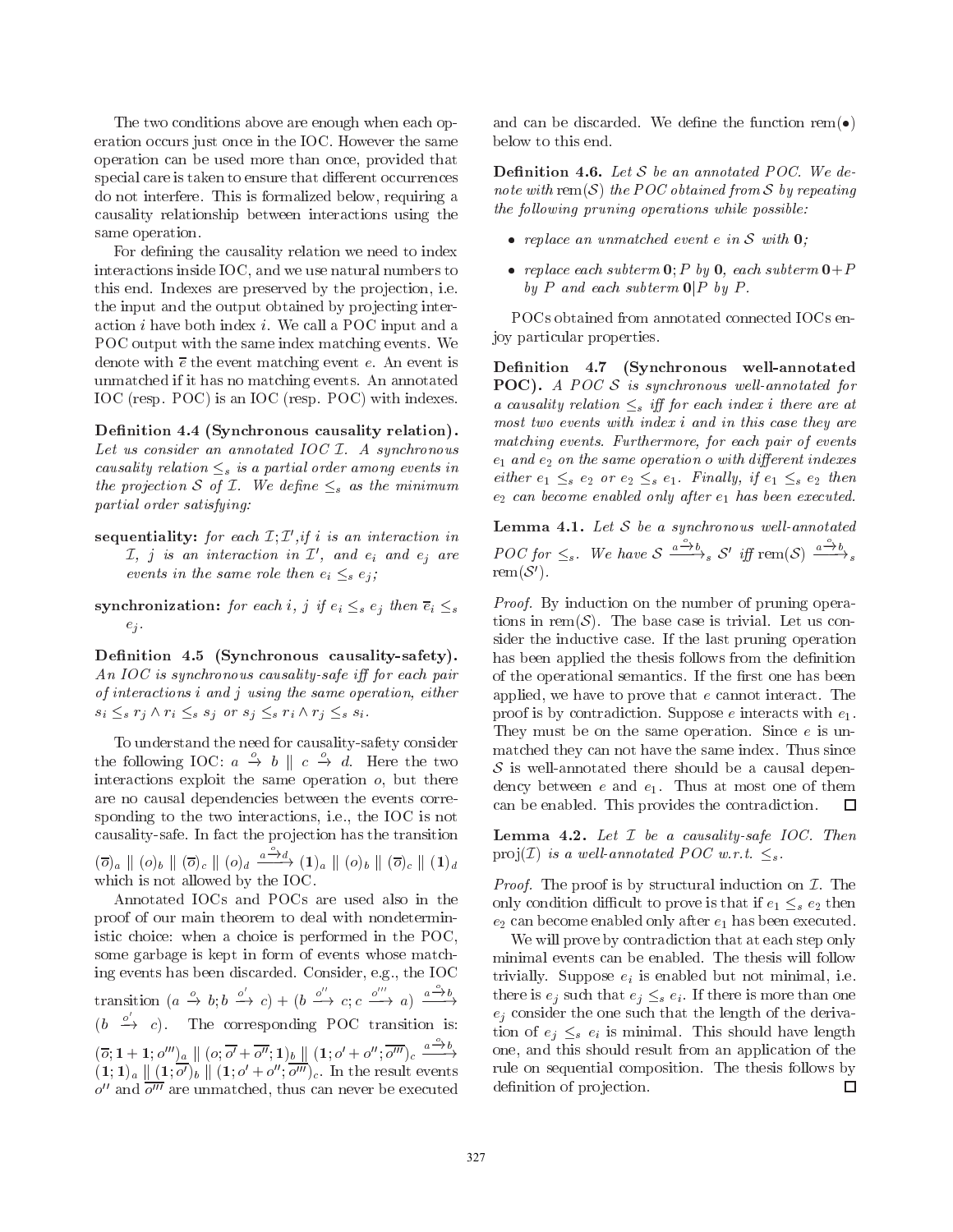**Lemma 4.3.** If  $S$  is a well-annotated POC and  $S \xrightarrow{a \xrightarrow{\circ} b} S'$  then S' is a well-annotated POC.

**Lemma 4.4.** If  $\mathcal{I} \xrightarrow{\sqrt{}}$  then for each role  $r \in \text{roles}(\mathcal{I})$  $proj(\mathcal{I}, r) \xrightarrow{\sqrt{ }}$ .

**Lemma 4.5.** Let  $I$  be a synchronous connected  $IOC$ and  $a \xrightarrow{o} b$  be an interaction in  $\mathcal I$  with index i. If  $\overline{o}$  and o have both index i and are both enabled in  $proj(\mathcal{I})$  then  $a \xrightarrow{o} b \in \text{transI}(\mathcal{I}).$ 

*Proof.* By structural induction on  $I$ . The cases for 1, **0** and interactions are trivial. For parallel composition and choice just consider that since the two events have the same index then they are from the same component, and the thesis follows by inductive hypothesis. Let us consider sequential composition. Suppose  $\mathcal{I} = \mathcal{I}'$ ;  $\mathcal{I}''$ . If  $a \stackrel{o}{\rightarrow} b \in \mathcal{I}'$  the thesis follows by inductive hypothesis. Otherwise by inductive hypothesis  $a \stackrel{o}{\rightarrow} b \in \text{transI}(\mathcal{I}'')$ . Thus from synchronous connectedness for sequence there exists  $c \xrightarrow{o'} d \in \text{transF}(\mathcal{I}')$ with  $\{a, b\} \cap \{c, d\} \neq \emptyset$ . If the corresponding event is not part of a choice then either  $\sigma$  or  $\overline{\sigma}$  is not enabled, and we get an absurd. If it is part of a choice, the same role should occur in all the other branches, and we have the absurd again.  $\Box$ 

Remember that an IOC  $\mathcal I$  is synchronous connected if it is synchronous connected for sequence, has synchronous unique points of choice and is synchronous causality-safe. We can now prove Theorem 4.1.

*Proof of Theorem 4.1.* We will show that the relation

$$
R = \{ (\mathcal{I}, \mathcal{S}) | \operatorname{rem}(\mathcal{S}) = \operatorname{proj}(\mathcal{I}) \}
$$

where  $\mathcal I$  is synchronous connected and  $\mathcal S$  is synchronous well-annotated is a bisimulation. Thanks to Lemma 4.2 all  $\text{proj}(\mathcal{I})$  are well-annotated. Thanks to Lemma 4.1 and Lemma 4.3 it is enough to consider the case  $S =$  $proj(\mathcal{I})$ . The proof is by structural induction on the IOC  $I$ . All the subterms of a synchronous connected IOC are synchronous connected, thus the induction can be performed.

**Case 1, 0,**  $a \xrightarrow{o} b$ : trivial;

**Case**  $\mathcal{I}; \mathcal{I}'$ : from the definition of the projection function  $S = ||r \text{ proj}(I, r); \text{proj}(I', r).$ Suppose that  $\mathcal{I}; \mathcal{I}' \xrightarrow{a \xrightarrow{o} b} \mathcal{I}''$ . There are two possibilities: either  $\mathcal{I} \xrightarrow{a \xrightarrow{\circ} b} \mathcal{I}'''$  and  $\mathcal{I}'' = \mathcal{I}''' : \mathcal{I}'$ or  $\mathcal{I} \xrightarrow{\sqrt{ }}$  and  $\mathcal{I}' \xrightarrow{a \xrightarrow{0} b} \mathcal{I}''$ . In the first case by inductive hypothesis  $\|r\|_{r}$  proj $(\mathcal{I}, r) \xrightarrow{a \xrightarrow{0} b} \|r\|_{r}$ 

 $proj(\mathcal{I}''', r)$ , thus  $||_r proj(\mathcal{I}, r); proj(\mathcal{I}', r) \xrightarrow{a \rightarrow b} ||_r$ proj $(\mathcal{I}'''', r)$ ; proj $(\mathcal{I}', r)$  and the thesis follows. If  $\mathcal{I} \xrightarrow{\sqrt{ }}$  and  $\mathcal{I}' \xrightarrow{a^2b} \mathcal{I}''$  then by inductive hypothesis proj $(\mathcal{I}') \xrightarrow{a \xrightarrow{\circ} b}$  proj $(\mathcal{I}'')$ . The thesis follows since thanks to Lemma 4.4 also  $proj(\mathcal{I};\mathcal{I}') \xrightarrow{a \xrightarrow{o} b}$  $proj(\mathcal{I}'').$ 

Let us consider the other condition. Suppose  $S = ||_r \text{proj}(\mathcal{I}, r); \text{proj}(\mathcal{I}', r) \xrightarrow{a \xrightarrow{\alpha} b} ||_r S'_r.$  Thus proj $(\mathcal{I};\mathcal{I}',a) \xrightarrow{\langle o \rangle} \mathcal{S}_a$  and proj $(\mathcal{I};\mathcal{I}',b) \xrightarrow{o} \mathcal{S}_b$ . The two events should have the same index thanks to Lemma 4.2 and to the definition of well-annotated POC (otherwise they could not be both enabled). Thus they are either both from  $\mathcal I$  or both from  $\mathcal I'$ . In the first case we have also  $||_r \text{ proj}(\mathcal{I}, r) \xrightarrow{a \xrightarrow{\alpha} b} ||_r$ <br> $S_r''$  with  $S_r' = S_r''$ ; proj $(\mathcal{I}', r)$ . Thus by inductive hypothesis  $\mathcal{I} \xrightarrow{a \xrightarrow{o} b} \mathcal{I}''$  and  $||_r \mathcal{S}'''_r$  is the projection of  $\mathcal{I}''$ . Also  $\mathcal{I}:\mathcal{I}' \xrightarrow{a \xrightarrow{\circ} b} \mathcal{I}'':\mathcal{I}'$ . The thesis follows. In the second case thanks to Lemma 4.5 a  $\rightarrow$  $b \in \text{transI}(\mathcal{I}; \mathcal{I}').$  Thus  $\mathcal{I} \xrightarrow{\sqrt{ }}$  and  $\mathcal{I}' \xrightarrow{a \xrightarrow{o} b} \mathcal{I}''$ . Thanks to Lemma 4.4 then  $\text{proj}(\mathcal{I}',a) \stackrel{\langle o \rangle}{\longrightarrow} \mathcal{S}_a$ ,  $\text{proj}(\mathcal{I}',b) \stackrel{o}{\rightarrow} \mathcal{S}_b$  and  $\text{proj}(\mathcal{I}') \xrightarrow{a \stackrel{o}{\rightarrow} b} ||_r \mathcal{S}'_r$ . The thesis follows by inductive hypothesis.

**Case**  $\mathcal{I} \parallel \mathcal{I}'$ : similar to the previous one.

**Case**  $\mathcal{I} + \mathcal{I}'$ : from the definition of the projection function  $S = ||r \text{ proj}(I,r) + \text{proj}(I',r).$ If  $\mathcal{I} + \mathcal{I}'$  can perform an interaction, i.e.  $\mathcal{I} +$  $\mathcal{I}' \xrightarrow{a \xrightarrow{\alpha} b} \mathcal{I}'',$  then one of its two components<br>can perform the same interaction. Let it be *I*. Thus  $\mathcal{I} \xrightarrow{a \xrightarrow{\circ} b} \mathcal{I}''$ . By inductive hypothesis  $\|r\|_{r}$  proj $(\mathcal{I}, r) \xrightarrow{a \xrightarrow{\circ} b} \|r\|_{r}$  proj $(\mathcal{I}'', r)$ . Thus  $\|r\|_{r}$  $proj(\mathcal{I}, r) + proj(\mathcal{I}', r) \xrightarrow{a \xrightarrow{\phi} b} ||r \mathcal{S}''_r$ . We have to show that rem( $||_r S''_r|| = ||_r \operatorname{proj}(\mathcal{I}'', r)$ . For roles a and b this is trivial. For other roles, if the interaction is initial then it can be discarded by rem( $\bullet$ ). In fact, because of the existence of unique points of choice one of its events is at  $a$  or at  $b$ , thus the matching event becomes unmatched and can be discarded (first pruning operation). We prove by induction on the structure of the term that if the initial transitions of a term can be discarded, then all its transitions can be discarded. The only difficult case is sequential composition. Let  $\mathcal{J}$ ;  $\mathcal{J}'$ be the term. For interactions in  $\mathcal J$  the thesis follows by inductive hypothesis. It is enough to prove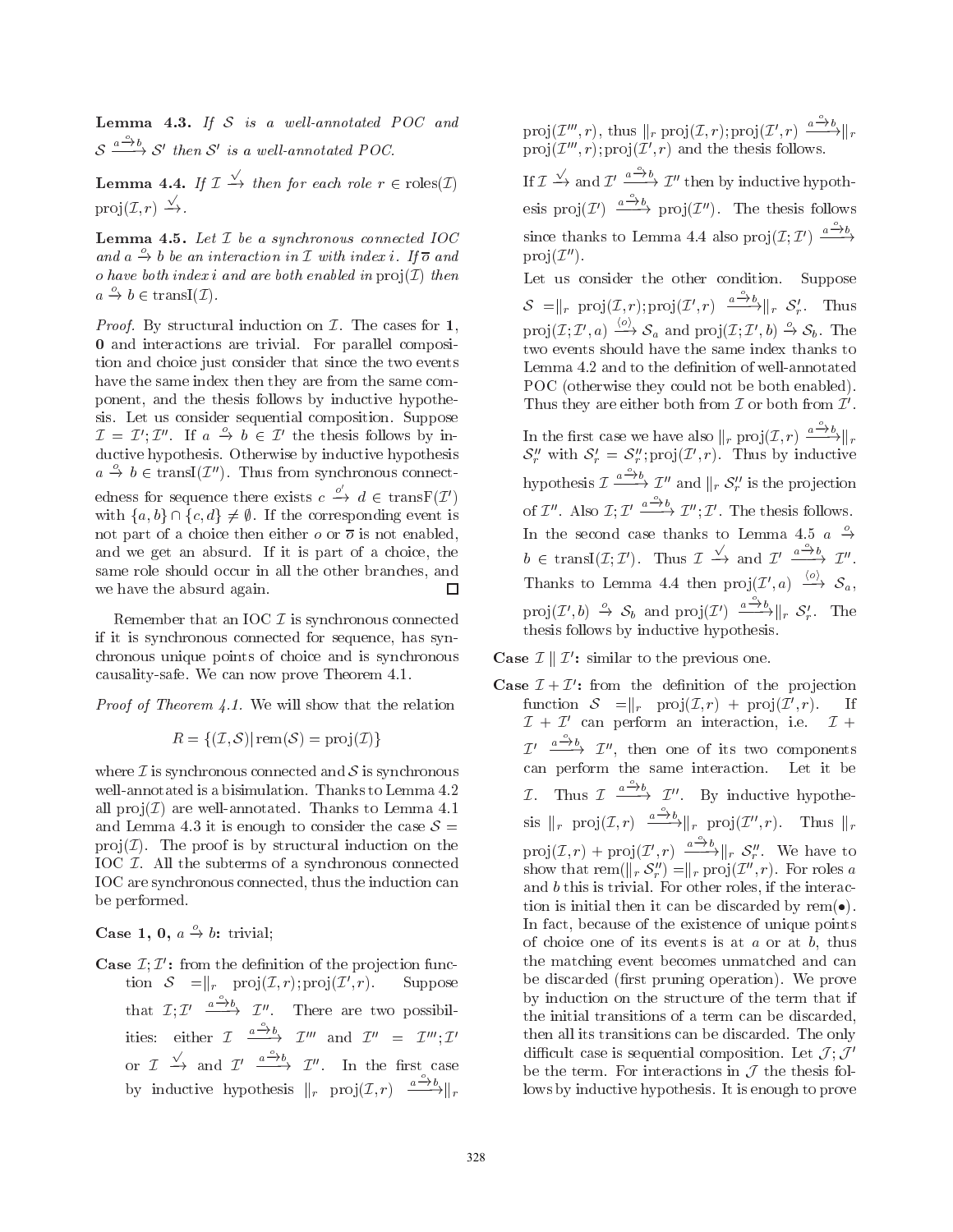that the initial interactions in  $\mathcal{J}'$  can be discarded. Let  $a \xrightarrow{o} b$  be such an interaction. Because of synchronous connectedness for sequence then  $a$  or  $b$ occur also in an interaction of  $J$ , which is discarded, i.e. replaced by  $0$ . Thus using the second pruning operation an event in the projection of  $a \stackrel{o}{\rightarrow} b$  can be discarded, the other becomes unmatched and can be discarded too.

For the other direction, we have an input and an output on the same operation  $o$  enabled. Suppose they are both in  $proj(\mathcal{I})$ . Then  $proj(\mathcal{I})$ has the same transition, i.e.  $proj(\mathcal{I}) \xrightarrow{a \xrightarrow{o} b} \mathcal{S}''$ , and by inductive hypothesis  $\mathcal{I} \xrightarrow{a \xrightarrow{\circ} b} \mathcal{I}''$  and thus  $\mathcal{I} + \mathcal{I}' \xrightarrow{a^{-\delta}b} \mathcal{I}''$ . Also proj $(\mathcal{I} + \mathcal{I}') \xrightarrow{a^{-\delta}b} \mathcal{S}'''$ . We have to show that  $\text{rem}(\mathcal{S}''') = \text{proj}(\mathcal{I}'')$ . The technique is the same as for the other direction. The thesis follows.

It is not possible that the input and output events are one in  $\mathcal I$  and the other in  $\mathcal I'$  since otherwise because of synchronous causality-safety they could not be both enabled.

### Asynchronous conformances 5

In this section we discuss the different possibilities of conformance and connectedness that arise when the asynchronous semantics for POC is used. In fact, while in the IOC an interaction is an atomic event, in the POC for each interaction two events are performed: the sending and the receiving of the corresponding message. Thus different conformance relations are possible, depending on whether the IOC is used to specify the ordering of sendings, of receivings, or both the orderings. These correspond respectively to the sender, receiver and sender-receiver semantics. We also consider the disjoint semantics, which considers also the ordering of sendings and receivings mixed.

Definition 5.1 (Asynchronous unique point of choice). An IOC  $I$  has asynchronous unique points of choice if for each subterm of the form  $\mathcal{I} + \mathcal{J}$  we have  $\forall a \stackrel{o}{\to} b \in \text{transI}(\mathcal{I}), \forall c \stackrel{o'}{\to} d \in \text{transI}(\mathcal{J}).a = c.$ <br>Furthermore  $\text{roles}(\mathcal{I}) = \text{roles}(\mathcal{J}).$ 

In order to define causality and well-annotated POCs, in addition to inputs and outputs events as in the synchronous case, we have to consider also messages  $\langle o \rangle$ . Messages are considered output events, they inherit the index of the output that generates them, and are matched with inputs with the same index.

Definition 5.2 (Asynchronous causality relation). Let us consider an annotated IOC  $I$ . An asyn*chronous causality relation*  $\leq_a$  *is a partial order among* events in the projection S of I. We define  $\leq_a$  as the minimum partial order satisfying:

- sequentiality: for each  $\mathcal{I}; \mathcal{I}', if$  i is an interaction in  $\mathcal{I},$  j is an interaction in  $\mathcal{I}',$  and  $r_i$  and  $e_j$  are respectively a receive and a generic event in the same role then  $r_i \leq_a e_i$ ;
- synchronization: for each i, j if  $r_i \leq_a e_j$  then  $s_i \leq_a$  $e_j$  (here  $s_i$  can be an output or a message).

Notice that here outputs can not enforce sequentiality, since they can be executed asynchronously. The definition of asynchronous causality-safety is equal to the synchronous one (see Definition 4.5), but exploiting the asynchronous causality relationship  $\leq_a$ . The definition of the function rem( $\bullet$ ) is unchanged too.

Definition 5.3 (Asynchronous well-annotated **POC**). A POC  $S$  is asynchronous well-annotated for  $\label{eq:1} a\ \ \textit{causality}\ \ \textit{relation}\ \ \textcolor{red}{\leq_{a}}\ \ \textit{iff}\ \ \textit{it}\ \ \textit{is} \ \ \textit{synchronous}\ \ \textit{well-}$ annotated and each unmatched event is an input.

**Lemma 5.1.** Let  $S$  be an asynchronous well-annotated POC for  $\leq_a$ . We have  $S \xrightarrow{a \xrightarrow{\circ} b} S'$  (resp.  $S \xrightarrow{\overline{o}:a} S'$ ) iff rem(S)  $\xrightarrow{a \xrightarrow{o} b}$  rem(S') (resp. rem(S)  $\xrightarrow{\overline{c}:a}$  rem(S')).

**Lemma 5.2.** Let  $I$  be an asynchronous causality-safe  $IOC.$  Then  $proj(\mathcal{I})$  is an asynchronous well-annotated  $POC w.r.t. \leq_a$ .

**Lemma 5.3.** If  $S$  is an asynchronous well-annotated POC and  $S \xrightarrow{a \xrightarrow{\alpha} b} S'$  or  $S \xrightarrow{\overline{\sigma}:a} S'$  then  $S'$  is an asyn $chromous$  well-annotated POC.

#### Sender conformance  $5.1$

In the sender case we use IOC to determine when messages are sent, disregarding when they are received.

The corresponding notion of bisimilarity is weak w.r.t. inputs. As a notation we will write  $\Rightarrow$  for  $\underbrace{a_1 \xrightarrow{o_1} b_1}$ , ...  $\underbrace{a_n \xrightarrow{o_n} b_n}$  (zero or more transitions).

Definition 5.4 (Sender bisimilarity). A sender bisimulation is a relation R between IOCs and POCs such that if  $(\mathcal{I}, \mathcal{S}) \in R$  then:

• if  $\mathcal{I} \xrightarrow{a \xrightarrow{b} b} \mathcal{I}'$  then  $S \Rightarrow_{i} \overline{\xrightarrow{c}_{i} a} S'$  and  $(\mathcal{I}', S') \in R$ . • if  $S \stackrel{\overline{\sigma}:a}{\longrightarrow} S'$  then  $\mathcal{I} \xrightarrow{a \stackrel{\circ}{\longrightarrow} b} \mathcal{I}'$  and  $(\mathcal{I}', S') \in R$ .

 $\Box$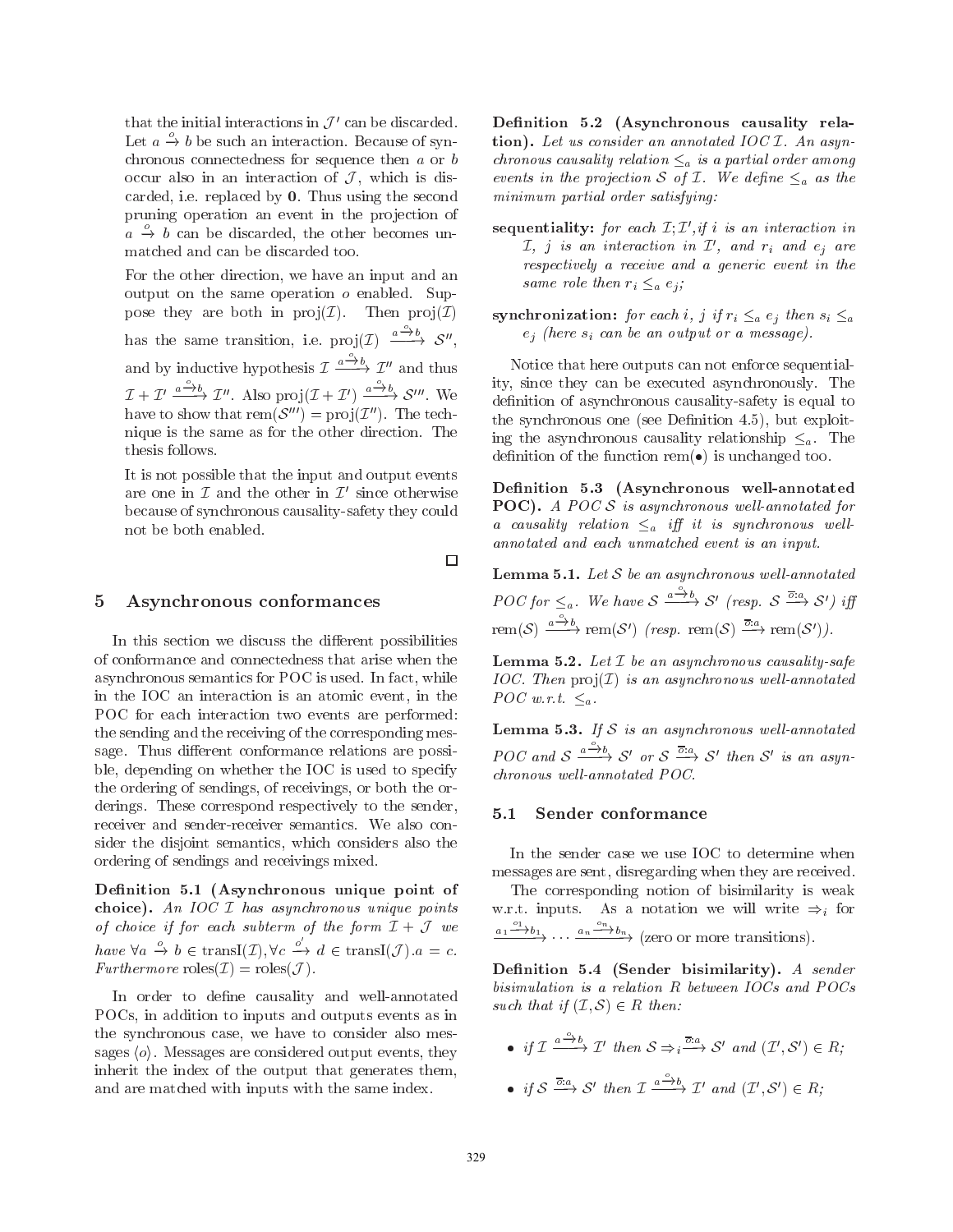• if  $S \xrightarrow{a \xrightarrow{o} b} S'$  then  $(\mathcal{I}, S') \in R$ .

Sender bisimilarity  $\sim_n$  is the largest sender bisimulation.

We will develop the tools to prove:

Theorem 5.1 (Sender conformance). Let  $I$  be an  $IOC$  and  $S = \text{proj}(\mathcal{I})$  be its projection. If  $\mathcal I$  satisfies the connectedness conditions for the sender semantics then  $\mathcal{I} \sim_n \mathcal{S}$ .

We start by showing the connectedness conditions.

Definition 5.5 (Sender connectedness for sequence). An IOC  $I$  is sender connected for sequence if for each subterm of the form  $\mathcal{I}; \mathcal{J}$  we have  $\forall a \stackrel{o}{\to} b \in$ trans $F(\mathcal{I}), \forall c \stackrel{o'}{\rightarrow} d \in \text{trans} I(\mathcal{I}), a = c \vee b = c.$ 

Lemma 5.4. Let  $I$  be a sender connected  $IOC$  and  $a \stackrel{o}{\rightarrow} b$  be interaction in  $\mathcal I$  with index i. If  $\overline{o}$  has index *i* and is enabled in  $proj(\mathcal{I})$  then  $a \xrightarrow{o} b \in transI(\mathcal{I})$ .

Lemma 5.5. Let  $R'$  be a relation between IOCs and *POCs.* Let  $R = \{(\mathcal{I}, \mathcal{S}') | \mathcal{S}' \Rightarrow_{i} \mathcal{S} \wedge (\mathcal{I}, \mathcal{S}) \in R'\}.$  Suppose that in each  $S'$  there is no mixed choice and in input choices at most one branch at the time is enabled. If R' is such that if  $(\mathcal{I}, \mathcal{S}) \in R'$  then:

- if  $\mathcal{I} \xrightarrow{a \xrightarrow{\alpha} b} \mathcal{I}'$  then  $S \xrightarrow{\overline{\sigma}:a} S'$  and  $(\mathcal{I}', S') \in R$ .
- if  $S \stackrel{\overline{\sigma}:a}{\longrightarrow} S'$  then  $\mathcal{I} \xrightarrow{a \stackrel{\circ}{\longrightarrow} b} \mathcal{I}'$  and  $(\mathcal{I}', S') \in R$ :
- $\bullet$  S has no input transitions.

then  $R$  is a sender bisimilarity.

*Proof.* By coinduction, exploiting the fact that given the conditions on choices POC computations enjoy nice properties allowing to reorder transitions.  $\Box$ 

We can now prove Theorem 5.1.

*Proof of Theorem 5.1.* The proof shows that the relation

$$
R = \{ (\mathcal{I}, \mathcal{S}) | \mathcal{S} \Rightarrow_i \mathcal{S}' \land \text{rem}(\mathcal{S}') = \text{proj}(\mathcal{I}) \}
$$

where  $\mathcal I$  is a connected IOC and  $\mathcal S$  is a well-annotated POC is a sender bisimulation. Since the conditions of Lemma 5.5 on choice and input transitions are satisfied (the first thanks to the existence of unique points of choice, the second by definition of the asynchronous semantics) then it is enough to prove that

$$
R' = \{(\mathcal{I}, \mathcal{S}') | \operatorname{rem}_s(\mathcal{S}') = \operatorname{proj}(\mathcal{I})\}
$$

satisfies the conditions of Lemma 5.5. Thanks to Lemma 5.1, Lemma 5.2 and Lemma 5.3 one can just consider the case  $S' = \text{proj}(\mathcal{I}).$ 

The proof is by structural induction on  $\mathcal{I}$ , and the cases are similar to the ones of Theorem 4.1. The case for sequential composition exploits Lemma 5.4, while the case for choice exploits the function rem( $\bullet$ ). □

#### $5.2$ Receiver conformance

In the receiver case we use IOC to determine when messages are received, disregarding when they are sent.

The corresponding notion of bisimilarity is weak w.r.t. outputs. As a notation we will write  $\Rightarrow_o$  for  $\xrightarrow{\overline{o_1}:a_1} \cdots \xrightarrow{\overline{o_2}:a_2}$  (zero or more transitions).

Definition 5.6 (Receiver bisimilarity). A receiver bisimulation is a relation  $R$  between  $IOCs$  and  $POCs$ such that if  $(\mathcal{I}, \mathcal{S}) \in R$  then:

- if  $\mathcal{I} \xrightarrow{a \xrightarrow{\circ} b} \mathcal{I}'$  then  $S \Rightarrow_{\circ} \xrightarrow{a \xrightarrow{\circ} b} S'$  and  $(\mathcal{I}', S') \in R$ ;
- if  $S \xrightarrow{a \xrightarrow{b} b} S'$  then  $\mathcal{I} \xrightarrow{a \xrightarrow{b} b} \mathcal{I}'$  and  $(\mathcal{I}', S') \in R$ .
- if  $S \stackrel{\overline{\sigma}:a}{\longrightarrow} S'$  then  $(\mathcal{I}, S') \in R$ .

*Receiver bisimilarity*  $\sim_r$  *is the largest receiver bisimu*lation.

We will develop the tools to prove:

**Theorem 5.2 (Receiver conformance).** Let  $\mathcal I$  be an  $IOC$  and  $S = \text{proj}(\mathcal{I})$  be its projection. If  $\mathcal I$  satisfies the connectedness conditions for the receiver semantics then  $\mathcal{I} \sim_r \mathcal{S}$ .

We start by showing the connectedness conditions.

Definition 5.7 (Receiver connectedness for sequence). An  $IOCI$  is receiver connected for sequence if for each subterm of the form  $\mathcal{I}$ ;  $\mathcal{J}$  we have  $\forall a \stackrel{o}{\rightarrow} b \in$ trans $F(\mathcal{I}), \forall c \stackrel{o'}{\rightarrow} d \in transI(\mathcal{J}), b = c \vee b = d.$ 

**Lemma 5.6.** Let  $I$  be a receiver connected IOC and  $a \stackrel{o}{\rightarrow} b$  be an interaction in  $\mathcal I$  with index i. If there exists S such that  $proj(\mathcal{I}) \Rightarrow_{o} S$  and o and  $\langle o \rangle$  have both index *i* and are both enabled in S then  $a \xrightarrow{o} b \in transI(\mathcal{I})$ .

Lemma 5.7. Let  $I$  be a receiver connected IOC. If  $proj(\mathcal{I}) \Rightarrow_o S' \xrightarrow{a \xrightarrow{o} b} S''$  and  $\mathcal{I} \xrightarrow{a \xrightarrow{o} b} \mathcal{I}'$  then  $proj(\mathcal{I}') \Rightarrow_o \text{rem}(\mathcal{S}'').$ 

*Proof.* The proof is by structural induction on  $I$ . One applies the inductive hypothesis to the component that performs the transition  $\frac{a \xrightarrow{\circ} b}{\rightarrow}$ , and notices that the other component can perform just some outputs that commute with the main transition. □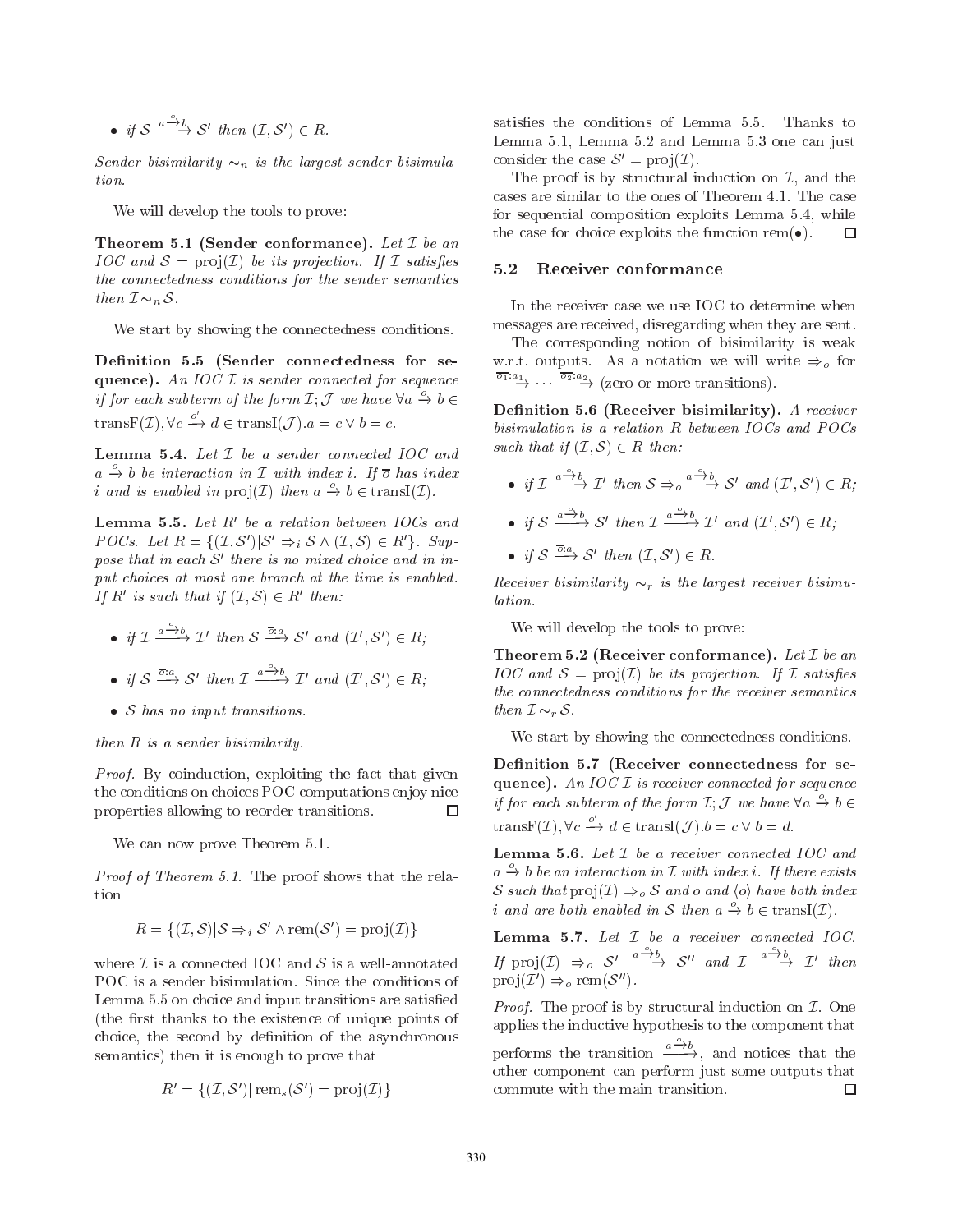We can now prove Theorem 5.2.

*Proof of Theorem 5.2.* The proof shows that the relation

$$
R = \{ (\mathcal{I}, \mathcal{S}') | \operatorname{proj}(\mathcal{I}) \Rightarrow_{o} \mathcal{S} \land \operatorname{rem}_{s}(\mathcal{S}') = \mathcal{S} \}
$$

where  $\mathcal I$  is a connected IOC and  $\mathcal S'$  is a well-annotated POC is a receiver bisimulation. Thanks to Lemma 5.1, Lemma 5.2 and Lemma 5.3 it is enough to consider the case  $S' = S$ . The proof is by structural induction on  $I$ . The cases are similar to the ones of Theorem 4.1, and exploit Lemma 5.7. П

#### $5.3$ Disjoint conformance

In the disjoint case we use IOC to determine both when messages are sent and when they are received.

The corresponding notion of bisimilarity is strong and considers both inputs and outputs.

Definition 5.8 (Disjoint bisimilarity). A disjoint bisimulation is a relation  $R$  between  $IOCs$  and  $POCs$ such that if  $(\mathcal{I}, \mathcal{S}) \in R$  then:

• if  $\mathcal{I} \xrightarrow{a \xrightarrow{\alpha} b} \mathcal{I}'$  then  $S \xrightarrow{\overline{\sigma}:a} S'' \xrightarrow{a \xrightarrow{\alpha} b} S'$  and  $(\mathcal{I}', S') \in R$ ; furthermore if  $S'' \xrightarrow{\gamma} S'''$  then  $S \stackrel{\gamma}{\rightarrow} \stackrel{\overline{\circ}:a}{\longrightarrow} S'''$ :

• if 
$$
S \xrightarrow{\overline{\sigma}:a} S'
$$
 then  $S' \xrightarrow{a \xrightarrow{\circ} b} S''$  and  $\mathcal{I} \xrightarrow{a \xrightarrow{\circ} b} \mathcal{I}'$  and  $(\mathcal{I}', S'') \in R$ .

Disjoint bisimilarity  $\sim_d$  is the largest disjoint bisimulation.

The diamond property condition in the first item is needed to ensure that the output does not make any new transition enabled, but for the corresponding input. Without this condition e.g. the IOC  $a \xrightarrow{o} b$ ;  $a \xrightarrow{o'} c$ would be bisimilar to its projection  $(\overline{o}; \overline{o})_a \parallel (o; \mathbf{1})_b \parallel$  $(1, o<sup>'</sup>)<sub>c</sub>$ , but the projection can perform the output on  $o'$  before the input of  $o$ , thus violating the disjointness property we want to guarantee. This is more easily formalizable with trace equivalence, saying that the traces of a sequential composition are compositions of traces of the two components.

We will develop the tools to prove:

Theorem 5.3 (Disjoint conformance). Let  $I$  be *IOC* and  $S = \text{proj}(\mathcal{I})$  be its projection. If  $\mathcal{I}$  satisfies the connectedness conditions for the disjoint semantics then  $\mathcal{I} \sim_d \mathcal{S}$ .

We start by showing the connectedness conditions.

Definition 5.9 (Disjoint connectedness for sequence). An IOC  $I$  is disjoint connected for sequence if for each subterm of the form  $\mathcal{I}$ ;  $\mathcal{J}$  we have  $\forall a \stackrel{o}{\rightarrow} b \in$ trans $F(\mathcal{I}), \forall c \stackrel{o'}{\rightarrow} d \in transI(\mathcal{J}).b = c.$ 

**Lemma 5.8.** Let  $I$  be a disjoint connected IOC and  $a \xrightarrow{\circ} b$  be an interaction in  $\mathcal I$  with index i. If  $\overline{o}$  has index i and is enabled in  $proj(\mathcal{I})$  then also o (with index i) is enabled in  $proj(\mathcal{I})$  and  $a \xrightarrow{o} b \in transI(\mathcal{I})$ .

We can now prove Theorem 5.3.

*Proof of Theorem 5.3.* The proof shows that the relation

$$
R = \{ (\mathcal{I}, \mathcal{S}) | \text{rem}(\mathcal{S}) = \text{proj}(\mathcal{I}) \}
$$

where  $\mathcal I$  is a connected IOC and  $\mathcal S$  is a well-annotated POC is a disjoint bisimulation. Thanks to Lemma 5.1, Lemma 5.2 and Lemma 5.3 one can just consider the case  $S' = \text{proj}(\mathcal{I})$ . The proof is by structural induction on  $\mathcal{I}$ , and the cases are similar to the ones of Theorem 4.1. The case for choice exploits the function  $rem(\bullet)$ , while the case for sequential composition exploits Lemma 5.4. Notice that the diamond property is guaranteed since no output execution can make new parts of sequential compositions enabled.  $\Box$ 

### Possible extensions 6

We discuss here some possible extensions to this work. They will be considered in future works.

Other operators. The theory developed in previous sections can be easily extended to deal with more operators, such as internal actions  $\tau_a$  and guarded recursion. In both the cases the same operator should be added to both the IOC and the POC. The projection of  $\tau_a$  on a should be  $\tau_a$ , while its projection on the other roles should be 1. Note that we can not represent it as  $a \stackrel{\circ}{\rightarrow} a$ , since in the synchronous semantics the projection will not be executable. For recursion, projection is an homomorphism. Here the important thing is connectedness: every unfolding of a recursion is connected if its one-level unfolding is (see e.g. [HYC08]).

Data. Our input and output operations abstract message passing, without showing the actual values. All the results can be generalized to message passing, provided that corresponding choices are done both in IOCs and in POCs: for instance, a natural assumption is to have data localized at some roles, and to check that the sender has the necessary data available. Also, deterministic choice could be introduced instead of nondeterministic choice. In this case the unique point of choice should coincide with the role that evaluates the condition (and which owns the used variables),